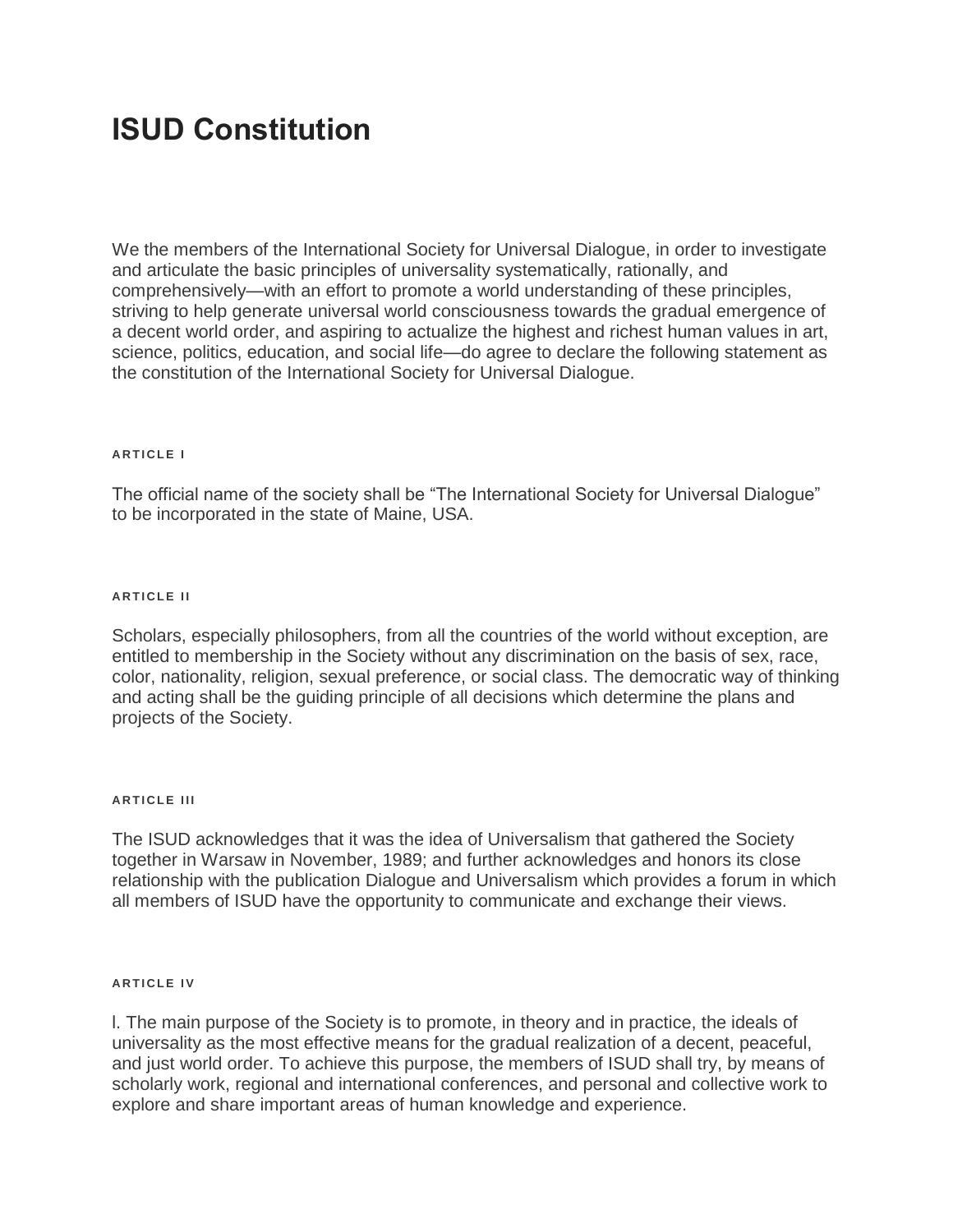2. To continue, the purpose of the Society is to evoke and invigorate a global consciousness; that is, the existential awareness that all the peoples of the world belong to one species, the human species, and, accordingly, have the same fundamental stock of needs, aspirations, and capacities. Further to this is to recognize that these needs, aspirations, and capacities cannot be adequately realized under conditions of selfish competition, violence, and exploitation but under conditions of peace, cooperation, and freedom. And further to this, to acknowledge responsibility to other species and to the preservation and restoration of the health and beauty of all eco-systems on the planet.

## **A R T I C L E V**

1. The Society shall be administered by a body of governors called The Board of the International Society for Universal Dialogue (ISUD). The members of the Board shall be elected by the members of the Society by a majority vote. Members of the Board shall be no less than ten and no more than 15 and they shall be elected at the meetings that coincide with the periodic world conferences held by the Society, which usually occur every two years. They shall serve one two year term with the opportunity to be re-elected to two additional terms

2. Consonant with the provisions in Section l just above, regional representation in the ISUD Board may be maintained to support the growth of the Society. Pursuant to this aim, the restriction to three consecutive terms may be waived.

3. The members of the Society shall elect the officers of the Board. These officers shall consist of President, Vice President, Secretary, and Treasurer. The President shall have the executive privilege, and obligation, to administer all the decisions and actions of the Society and to delegate tasks whenever he deems it appropriate. He or she shall, moreover, oversee all the Society's activities and present a report to it at each general meeting. He or she, as well as every member of the Society, is entitled to make any recommendation that may serve the interest of universality.

4. The president, vice president, secretary, and treasurer shall be ex officio members of the Board. They shall serve for one term with the opportunity to be re-elected for two additional terms.

5. The President of the Society is the executive officer of all the organs, or chapters, of the Society; he or she is also ex officio member of all the committees of the Society. He or she shall have the authority to delegate tasks which are essential to the work and progress of the Society.

6. The Board, under the guidance of the President, shall be responsible for arranging the agenda of the international meetings of the Society and shall do all it can to promote the purposes of the Society and keep its momentum alive and dynamic. It shall also advise the President on all matters relating to the operation and growth of the Society.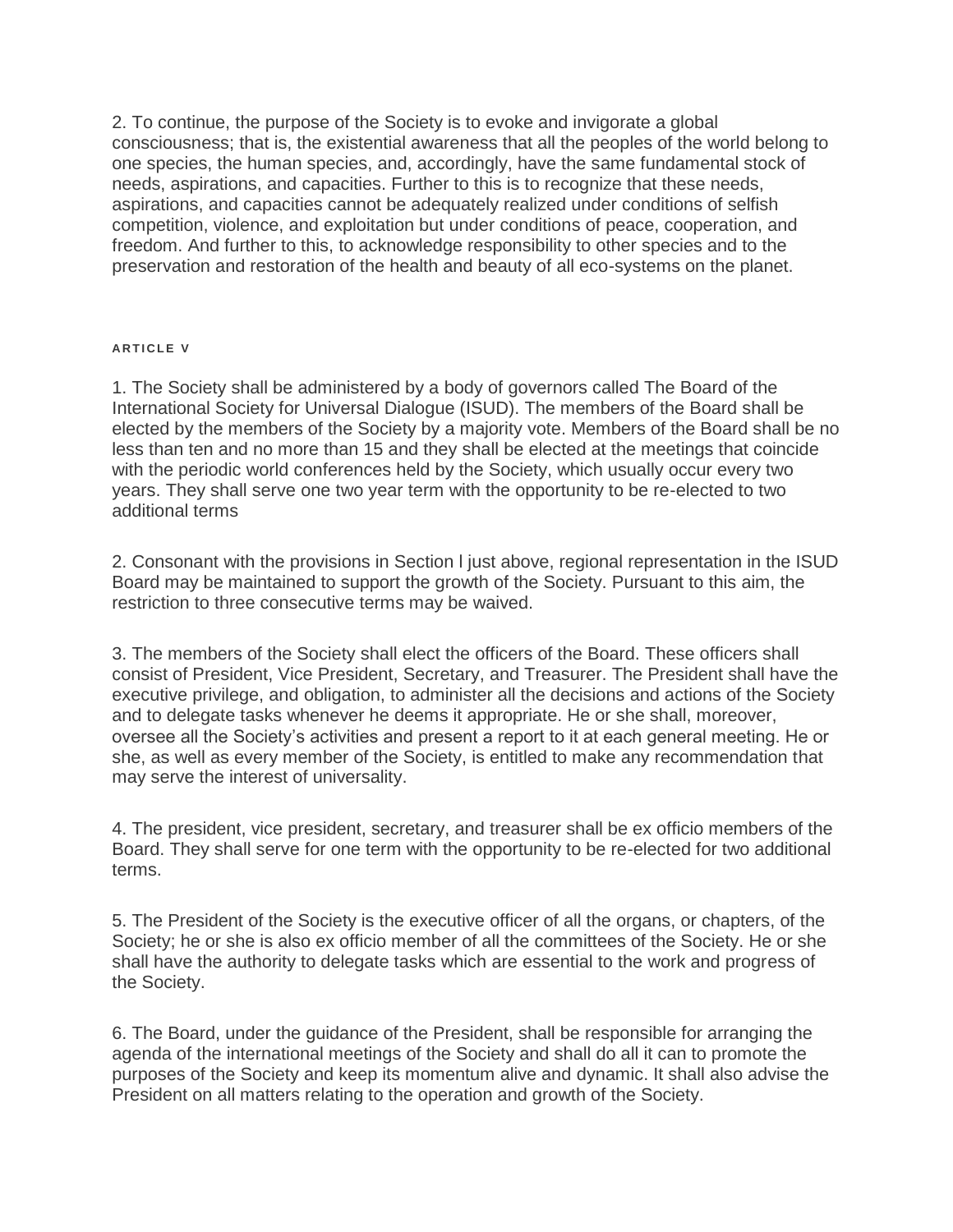7. The Board shall, in consultation with the secretary, authorize cooperative programs or activities with other organizations.

8. The Vice President shall do his or her best to further the immediate and long term objectives of the Society in their regions and shall stay in touch with the President concerning all matters which affect the cause of universality.

9. The Secretary shall assume responsibility for relaying all the news which matter to the Society in their regions and shall act as a mediator between the Board on the one hand and all the members of the Society on the other.

10. The Treasurer shall keep an accurate record of all the financial transactions of the Society, and shall present a report of all the credits and debits of the account of the Society at each international meeting. He or she shall, moreover, make a special effort to contact Foundations and Organizations that are sympathetic with the goals of universality in order to support and lend financial assistance to the regional and international meetings.

11. When a vacancy occurs in the list of officers on the Executive Committee, the President can temporarily, and with the advice of the Board, fill the vacancy; and if the President is, for some reason, unable to fulfill this function, the Board shall have the authority to fill this vacancy and shall do so by majority vote.

12. The Treasurer, in addition to any of the other three officers, shall have the sole right to sign all checks on behalf of the Society and to complete all the transactions of the Society. He or she shall be considered the custodian of the treasury of the International Society for Universal Dialogue.

# **ARTICLE VI**

l. The election of all the officers of the Society shall be done by a majority vote.

2. All the officers of the Society shall be nominated by a nominating committee in conjunction with nominees named from the floor of the international meetings of the Society. The election shall, as a matter of course, take place by a show of hands. Secret ballots can be used only if a member of the Society requests it and is agreed by a majority vote.

3. The names of the new members shall be published in the official membership list, or news bulletin, and distributed to all the members.